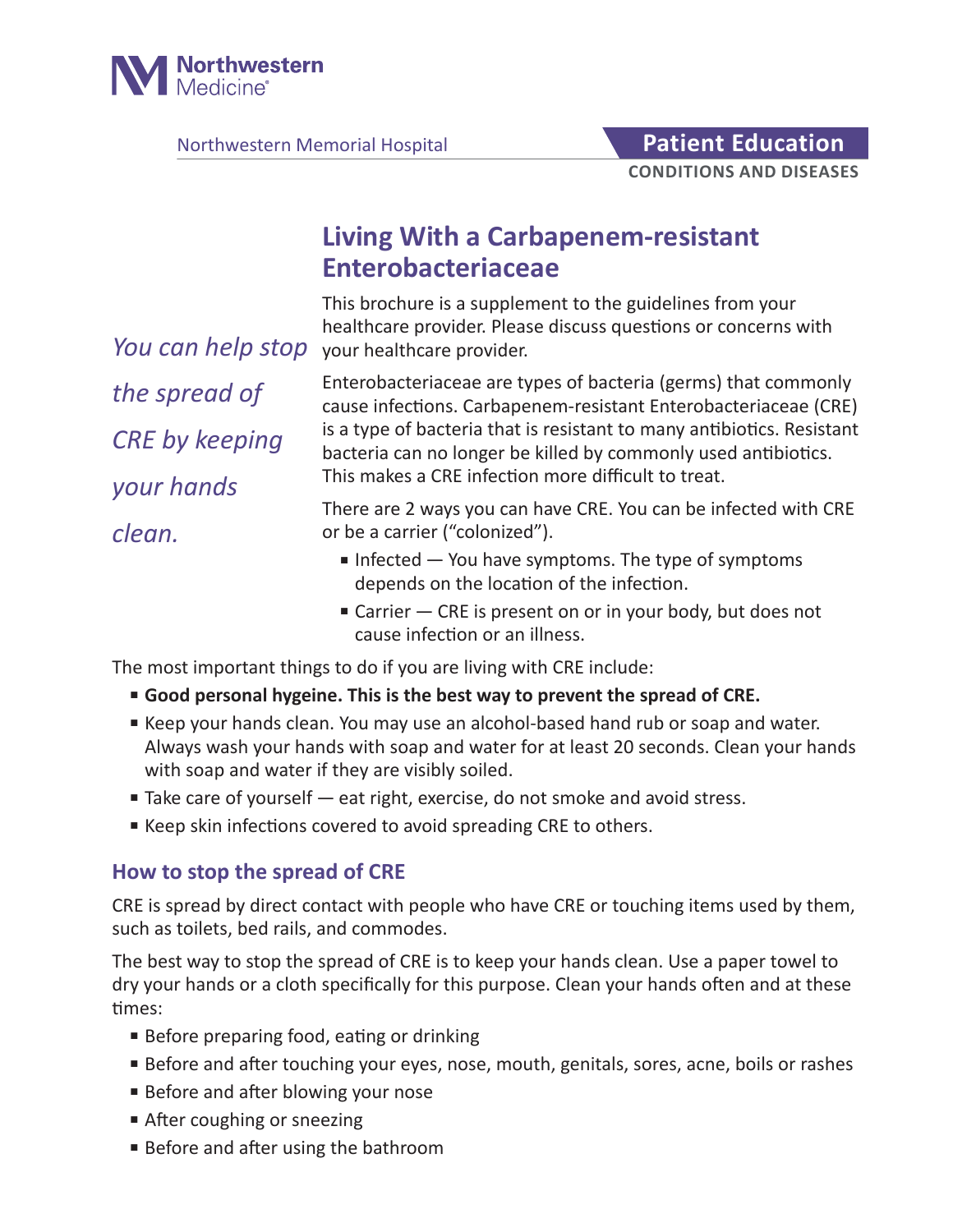- After touching urine, feces and body fluids, including items soiled with body fluids, such as bedding
- Before and after changing bandages
- After cleaning the bathroom, changing bedding and doing laundry
- After touching surfaces other people touch, such as phones, doorknobs or shopping carts

Other actions you can take to prevent the spread of infection include:

- Carry hand sanitizer to clean your hands if soap and water are not available
- Keep your fingernails short to keep bacteria from growing underneath
- Avoid touching, poking or squeezing sores
- Cover your nose and mouth when sneezing or coughing
- Dispose of tissues after each use
- Clean cuts or scrapes with soap and water and cover with a bandage. Seek medical care if there is redness, swelling, pain or pus
- Bathe or shower with soap every day and after playing sports or working at a gym
- Avoid sharing towels, razors, toothbrushes or other personal items
- Change your clothes every day and wash them before wearing them again
- Wash sheets and towels regularly
- Avoid contact sports, public gyms, saunas, hot tubs, pools, manicures, pedicures and massages until sores have healed
- Thoroughly clean your bathroom
- Wear gloves and wash your hands if you have handled urine or feces

## **Special precautions**

- If you have CRE, please follow these special precautions when you visit a clinic or hospital:
- Ask your healthcare providers to wash their hands before and after caring for you.
- Tell your healthcare providers if you have ever had an active CRE *infection* or if you are a *carrier*.
- If you are in a healthcare facility, you may be placed on isolation precautions. Staff may wear gowns, gloves and/or masks to care for you.
- Visitors should report to the nurses' station for directions on what to do to enter your room.

## **Cleaning your home**

CRE bacteria can live on surfaces for days, weeks and months. It is important to clean surfaces often with a disinfectant. Pay attention to items that are used often, such as light switches, doorknobs, phones, toilets (including the handle), sinks, tubs, faucet handles, kitchen counters, appliance handles, cell phones, pagers and computer keyboards.